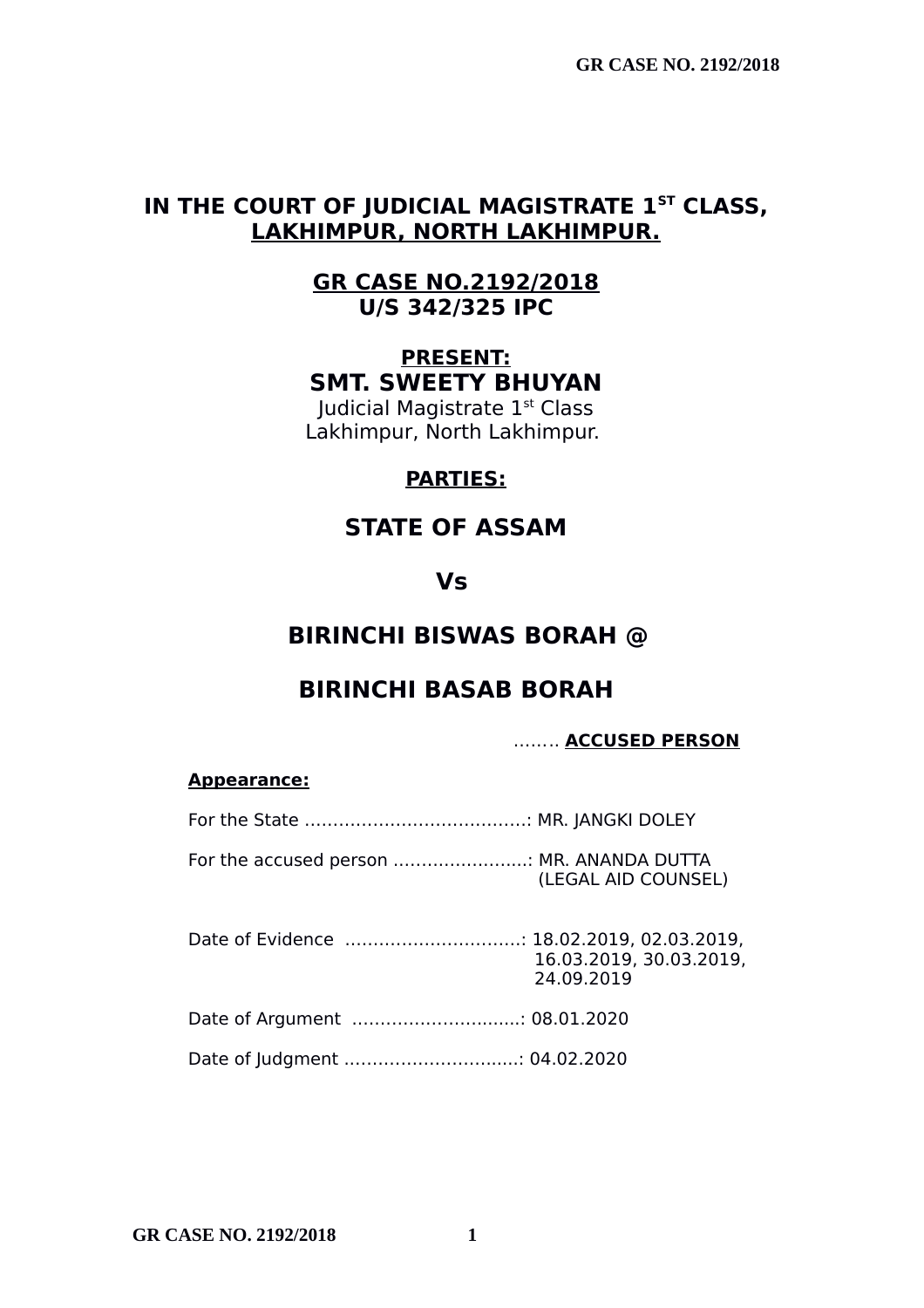### **JUDGMENT**

- **1.** The accused person, namely, **Birinchi Biswas Borah @ Birinchi Basab Borah,** Son of Bipin Chandra Borah, R/o No.2 Sonapur, Police Station– Laluk, District – Lakhimpur, here in this case, has been put to trial to answer the charges for the offence Punishable under Sections 342/325 of IPC.
- **2.** The brief fact of the prosecution case is that the accused is the son of the informant. On 30.08.2018 at about 9 P.M. the accused tied her mouth with a gamucha and then tied her hands towards her backside and then assaulted her by kicking her, slapping her and punching her. He also attempted to kill her by pressing her neck and stamping on it with his legs. Later on, the informant fled away from her house and saved her life. Hence, the case, and the same was registered as Laluk Police Station Case No.267/2018 under Sections 342/325/307 of the Indian Penal Code against Birinchi Biswas Borah @ Birinchi Basab Borah. The Investigating Officer submitted Charge Sheet against the accused person, namely, Birinchi Biswas Borah @ Birinchi Basab Borah, under Sections 342/325/354B of the Indian Penal Code.
- **3.** After the appearance of the accused, the copy of the relevant document was furnished to him. Upon hearing and on perusal of the case record, it appeared that there is sufficient ground to presume that the accused person has committed an offence under Sections 342/325 of the Indian Penal Code, which this court is competent to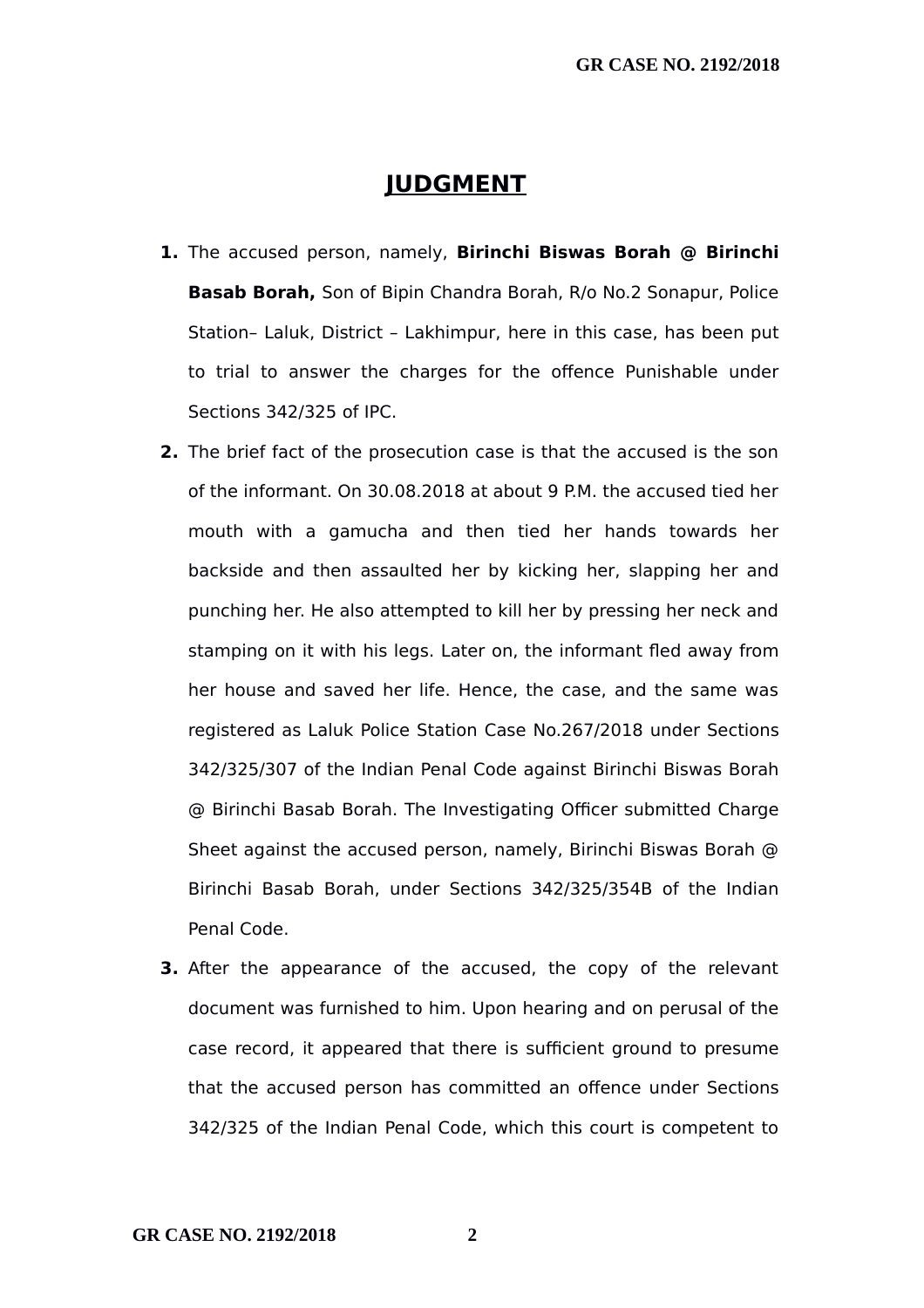try and adequately punish. Accordingly, charge under the said Sections are framed and the particulars of offence under sections 342/325 of IPC were read over and explained to the accused person to which the accused pleaded not guilty and claimed to be tried.

- **4.** In support of the case, the prosecution has adduced 6 PWs. The statement of the accused person u/s 313 CrPC is recorded in which the accused denied of committing the alleged offence and also denied to adduce evidence in his support.
- **5.** After perusing the case record and hearing both sides the following points for determination are framed:

#### **The Points for Determination:**

- (i) Whether the accused, on 30.08.2018 at about 7 P.M. at the residence of Smt. Saraswati Biswas situated at No.2 Sonapur under Laluk police station wrongfully confined her in her house and thereby committed an offence punishable under section 342 IPC?
- (ii) Whether the accused, on 30.08.2018 at about 7 P.M. at the residence of Smt. Saraswati Biswas situated at No.2 Sonapur under Laluk police station voluntarily caused grievous hurt to the informant Smt. Saraswati Biswas and thereby committed an offence punishable under section 325 IPC?

#### **DECISIONS AND REASONS FOR DECISION:**

**6.** I have heard the argument from both sides.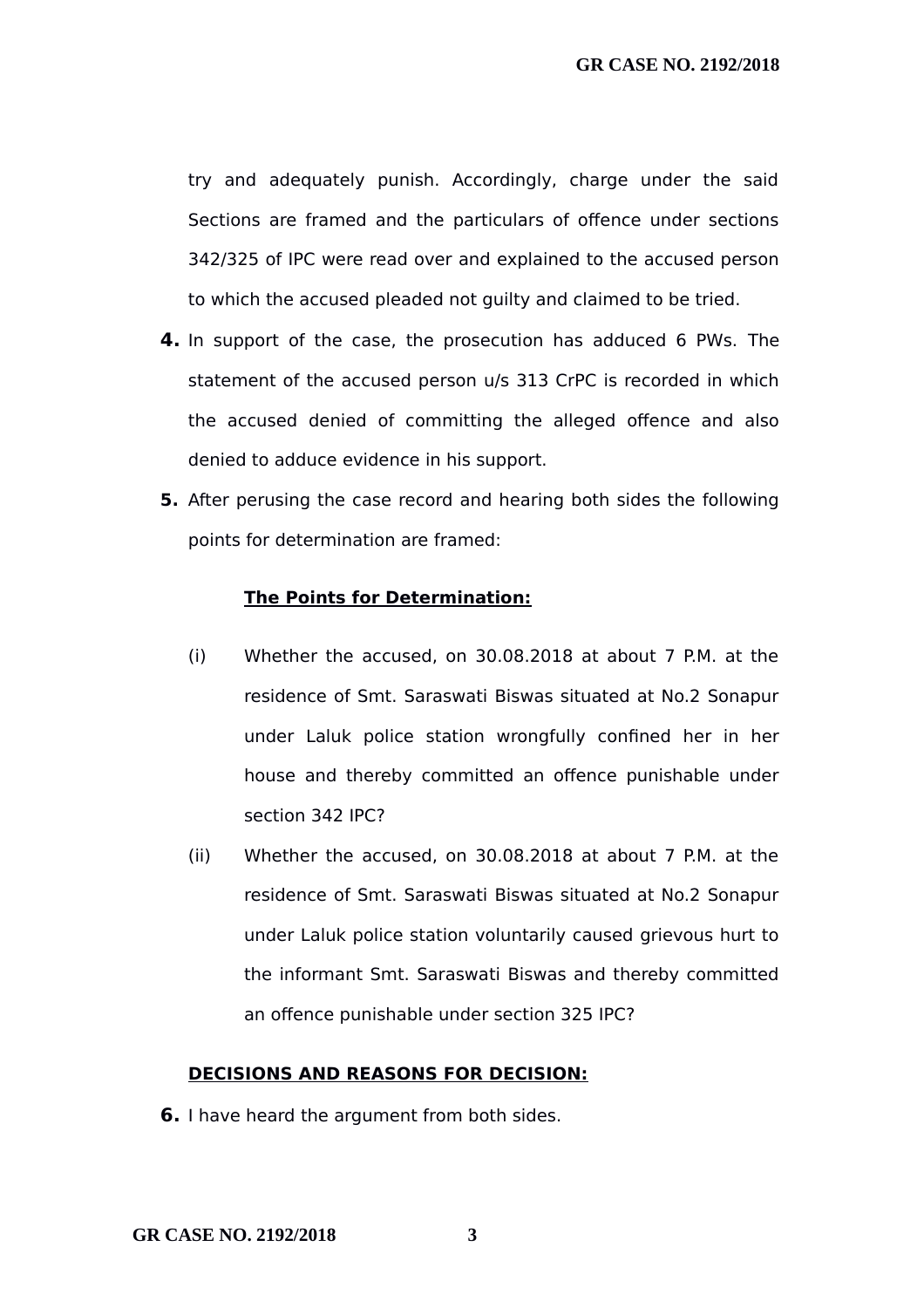**7.** The first point for determination is **whether the accused, on 30.08.2018 at about 7 P.M. at the residence of Smt. Saraswati Biswas situated at No.2 Sonapur under Laluk police station wrongfully confined her in her house and thereby committed an offence punishable under section 342 IPC?**

The informant in her ejahar alleged that the accused is the son of the informant. On 30.08.2018 at about 9 P.M. the accused tied her mouth with a gamucha and then tied her hands towards her backside and then assaulted her by kicking her, slapping her and punching her. He also attempted to kill her by pressing her neck and stamping on it with his legs. Later on, the informant fled away from her house and saved her life.

 It is alleged by the informant that the accused confined her in her house and assaulted her. In her evidence as PW2 she stated that on the day of the incident the informant was watching news on the T.V. and then the accused switched off the T.V. and sat with her on the floor. He operated his mobile phone and showed her photos of two men and told her did she know them, she replied no. Then he asked her that by seeing the pics can she say about the character of a person. Thereafter, he caught hold of her left hand tightly and told her that he will ask her few questions and if she does not answer them correctly then the consequence will be serious. He asked her from where he was brought, why his life was destroyed.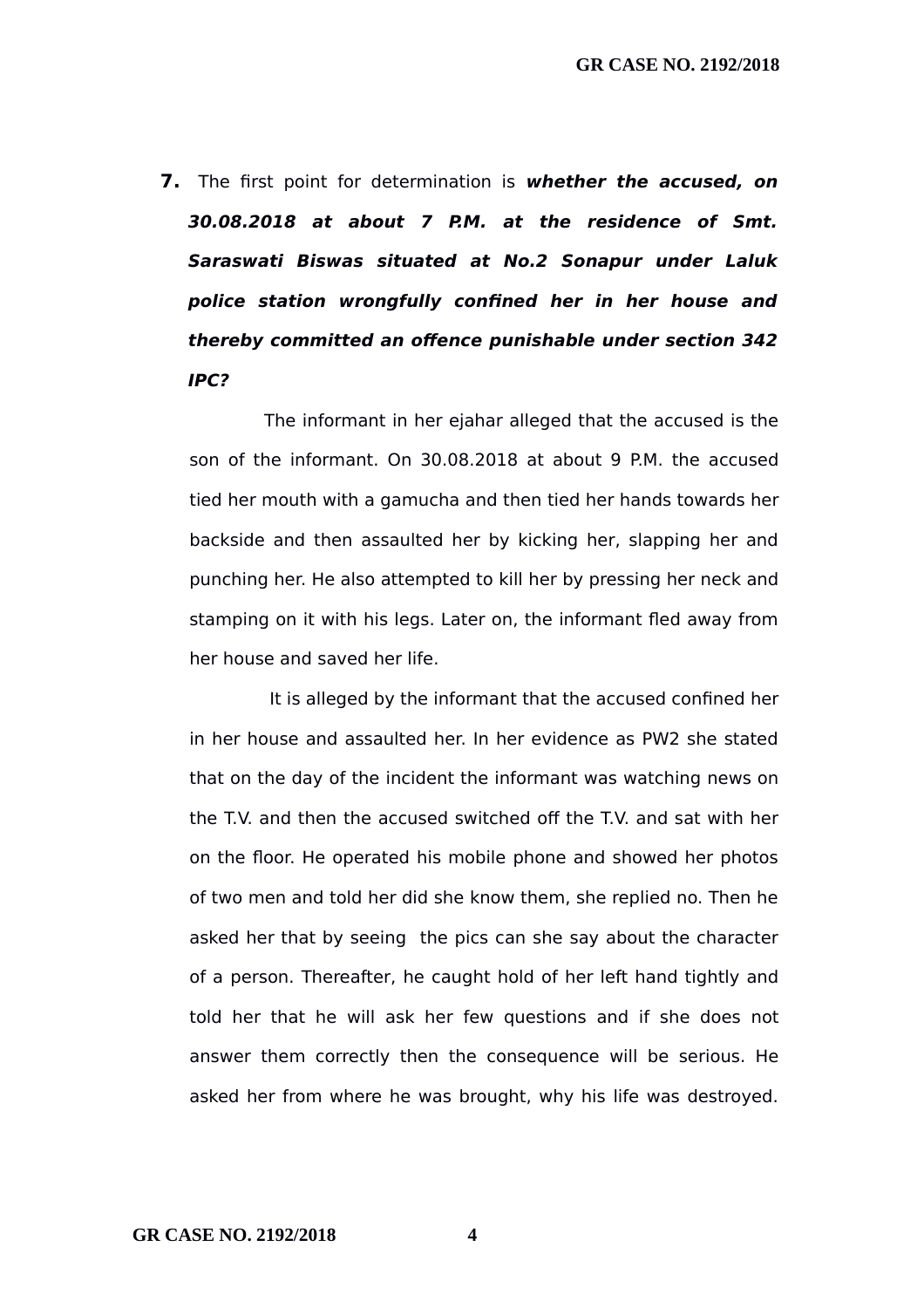She told him that he is her son. Then he told her that she was telling a lie and he heard that she was not his mother. Thereafter, he slapped her twice over her face (both cheeks). He told her that he is her adopted son. She tried to go away from there. He locked the front door and back door. Then he took her to the kitchen and took out a knife. He tried to cut her throat with that saying that it is not sharp enough. Thereafter, he took her to the bedroom and took a gamucha from the room. After rolling the gamucha, he tied her mouth with the gamucha. She fell down. Then he tried to strangulate her. He entered his hand in her mouth saying that he will remove her jaw. Thereafter while he was putting a piece of cloth in her mouth, she bit in his hand then she tried to flee away from there. He kicked her over her back and after grounding her on the floor, he kicked her again over her stomach. Thereafter, he took her to her bedroom and tied her on her bed. She tried to raise hue and cry, but as her mouth was tied she could not shout. The whole night he assaulted her due to which she had swelling over her face and other parts of the body. On the next day morning at about 6 A.M. the accused took her to his room and told her to sleep on the floor after putting a cloth over the floor. He threatened to kill her if she tried to move away from there. Thereafter, at about 7 A.M. she informed her relative Sri Ramen Gogoi over phone and he took her to the Dolohat Police Outpost.

The PW1 Bipin Chandra Borah who is the father of the accused stated in his evidence that the informant is his second wife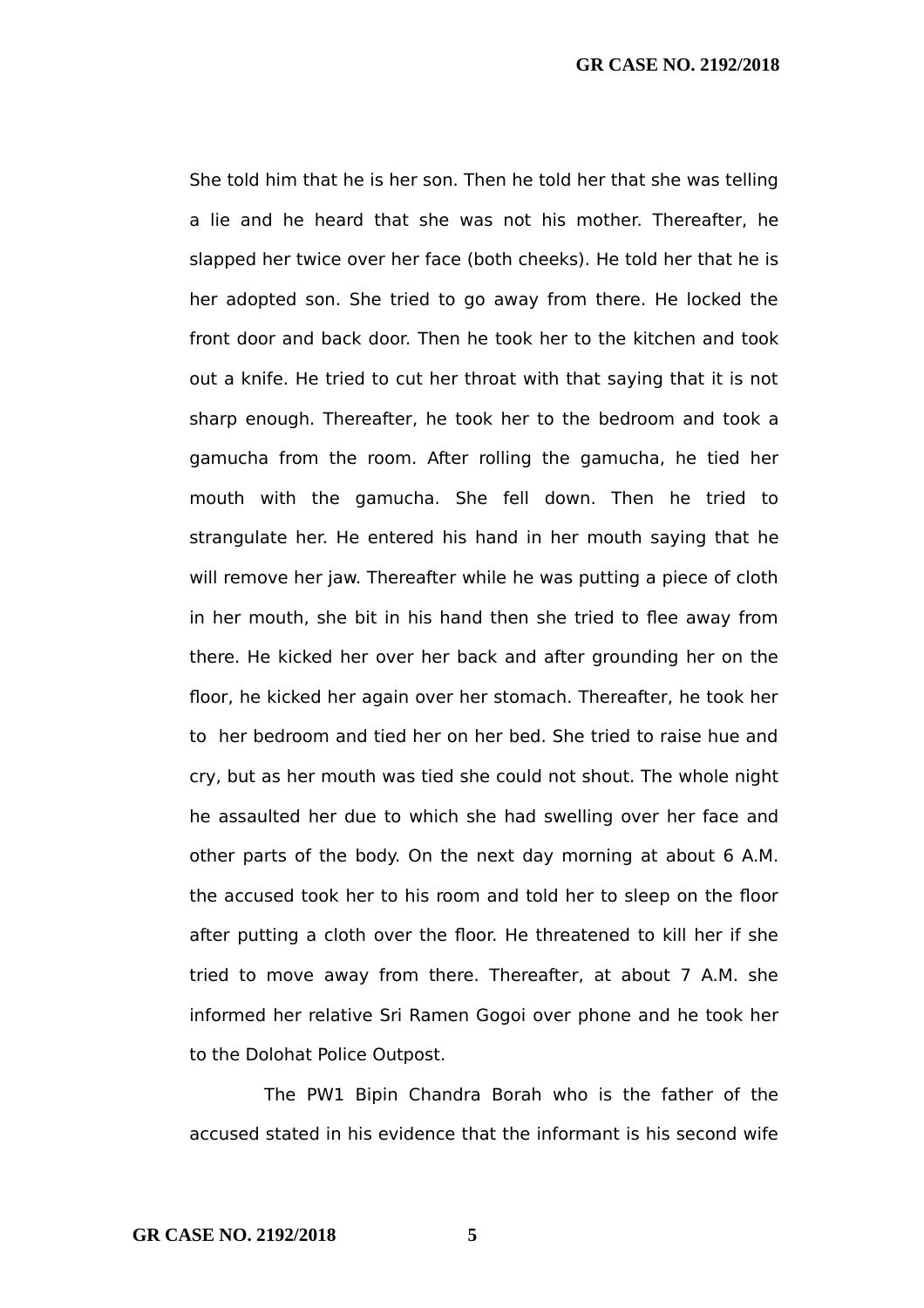and he stays separately from the informant in a separate house. On the day of the incident, in the house of the informant the accused had an altercation with the informant. He did not see the incident. On the day of the incident the accused rang him and told him to come to the house of the informant. The accused used to stay with the informant as he is her own son. On the next day of the incident, he went to the house of the informant and came to know that the police took the accused with them.

The PW3 Bhabani Paul stated in her evidence that at the time of the incident she was not in the house. On the next day of the incident, she went to the house of the informant for work, then another maid Sitaram Gowala informed her that he heard hue and cry on the last night. After three days of the incident, when the informant came from the hospital, she told that the accused assaulted her. She also showed her the video prepared by the accused in his laptop after calling a boy to operate the laptop as she does not know to do it. The PW3 saw the video footage prepared by the accused in his laptop where she saw him assaulting the informant.

PW5 Ramen Gogoi stated in his evidence that in the year 2018 in the month of August, one day in the morning after the day of the incident the informant rang him and told him to come to her house saying that there is an emergency. When he reached the house of the informant in his car then she came to him by somehow walking. She had swelling over her face. He asked her what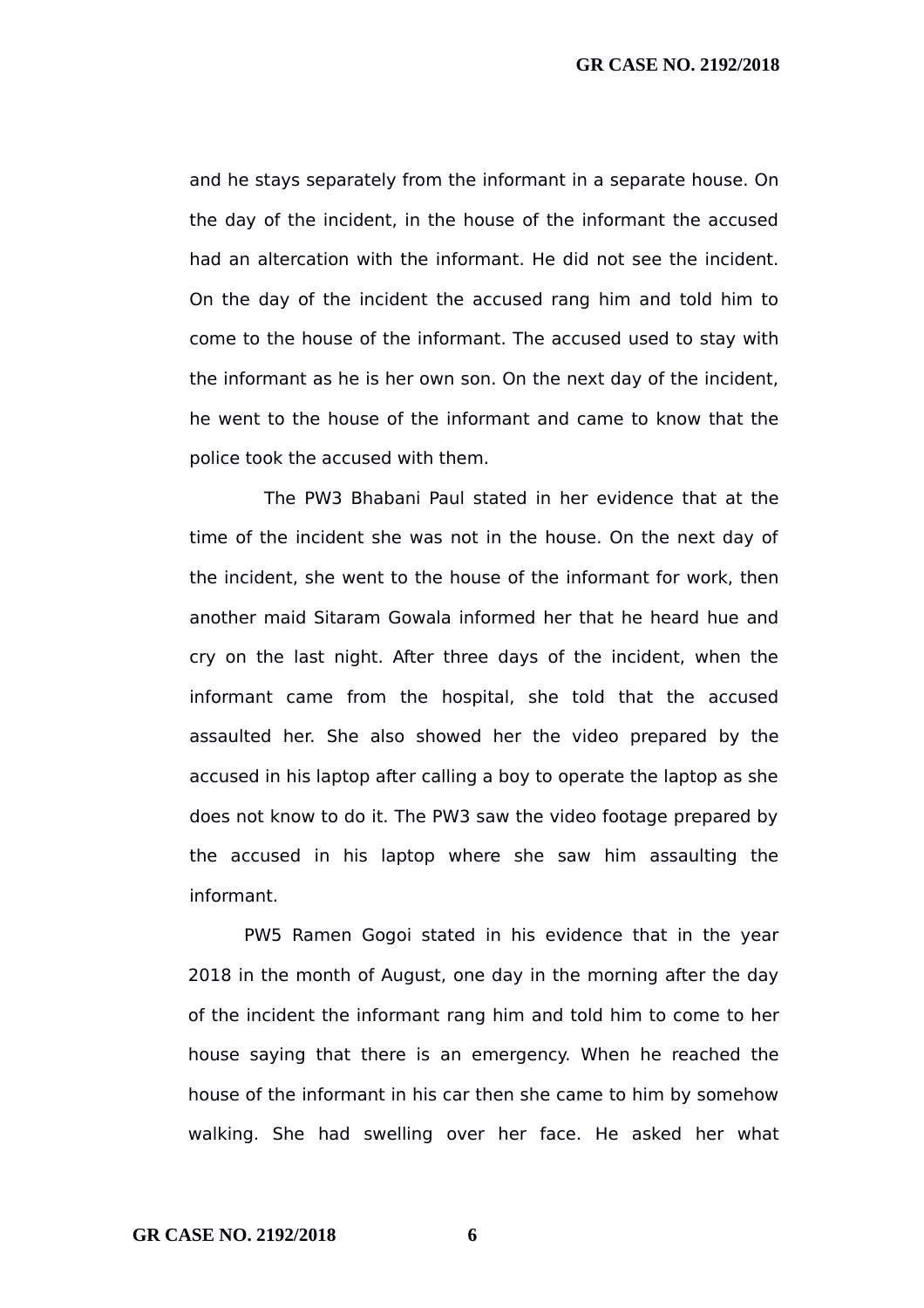happened. She told him that the accused assaulted her and she told him to take her to the Dolohat Outpost.

- **8.** From the above evidences, it can be known that it is the informant who alleged that the accused confined her inside her house by locking the front door and the back door. The other PWs did not depose about any wrongful confinement of the informant by the accused and neither any of the PWs deposed that they have heard about the confinement of the informant by the accused. As such, due to lack of sufficient corroborating evidence, it can be said that the offence of wrongful confinement could not be established by the prosecution against the accused thereby making the accused not guilty under Section 342 of the Indian Penal Code.
- **9.** The second point for determination is **whether the accused, on 30.08.2018 at about 7 P.M. at the residence of Smt. Saraswati Biswas situated at No.2 Sonapur under Laluk police station voluntarily caused grievous hurt to the informant Smt. Saraswati Biswas and thereby committed an offence punishable under section 325 IPC?**

The informant alleged that on the day of the incident, the accused assaulted her inside her room and caused grievous injuries on her. The PW1 who is the husband of the informant deposed only about an altercation between the informant and the accused. He does not know how the incident occurred and what happened on that day. The PW3 came to know from the informant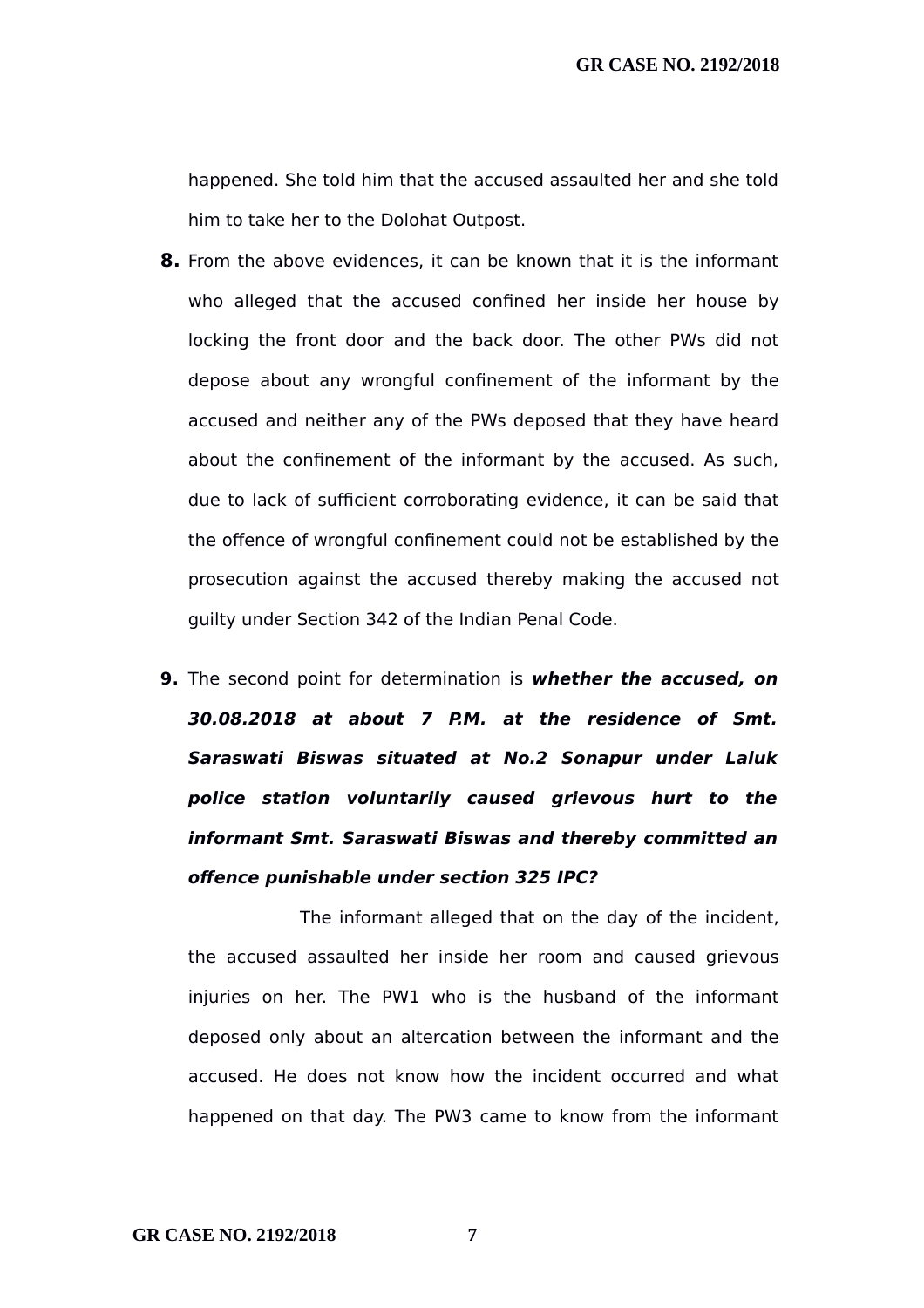that the accused assaulted her after three days of the incident and she also deposed about a video but the police did not seize any video recording in connection with this case. The PW5 Ramen Gogoi whom the informant claimed to have informed him on phone on the next day of the incident stated that when he reached her house, she came to him by somehow walking and she had swelling over her face and she told him that the accused assaulted her. The defence cross-examined him on the point that he did not state to the police that when he reached the house of the informant she came to him by somehow walking and she had swelling over her face. But from the perusal of his statement given to the police it can be known that he stated before the police that the informant called him on his phone and informed him that her son assaulted her last night without any reason and he immediately went to see her and he saw injuries over her whole body and later on, he took her to the police station.

The PW3 who deposed before the court that the police did not record the statement, but on perusal of the case record, it appears that her statement was recorded and she stated before the police that on 30.08.2018 at about 7 P.M. the accused entered into the room of the informant and assaulted her after quarreling with her. That she works in the house of the informant. That the quarrel of both the parties continued for long and as it did not end she went away to her house. In the morning when she went to the house of the informant, she saw that the accused assaulted her severely and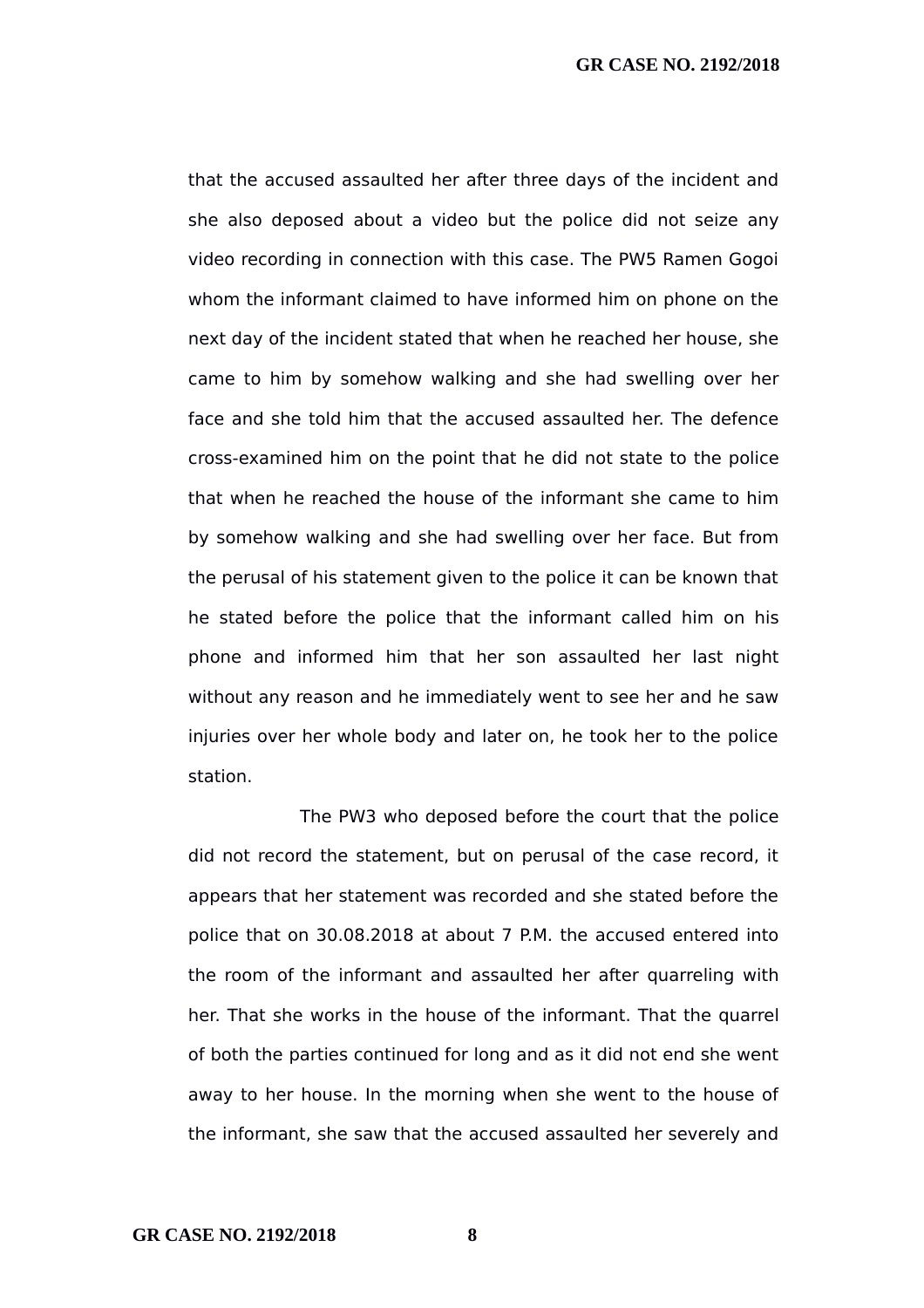injured her. But at the time of her deposition before the court, she stated that at the time of the incident she was not in the house and although she deposed about another maid Sitaram Gowala to have informed her that he heard hue and cry on the last night but she did not mention about the same before the police. In her statement before the police she stated to be present in the house of the informant at the time of the incident. Considering the discrepancies in the nature of her statements before the police and before the court, it can be held that her evidence cannot be considered for deciding the guilt of the accused.

**10.** Hence, particularly from the evidence of the informant and PW5, it can be known that the accused assaulted the informant and the informant was examined on 31.08.2018 at 9:55 A.M., i.e., on the next day of the alleged incident, which took place in the evening at about 7 P.M., however, the medical evidences shows swelling tenderness, bruise mark and bleeding and the victim was advised for X-ray and CT Scan, but there are no opinion of the Medical Officer as to whether the injuries were simple or grievous in nature and the M.O. in her cross-examination admitted that after referring the patient to the NLCH, what treatment was provided to her she cannot say. On perusal of the case record, some photocopies of medical documents of the treatment of the informant are present, but the original medical documents have not been produced by the prosecution, as such, on the basis of medical report exhibited by the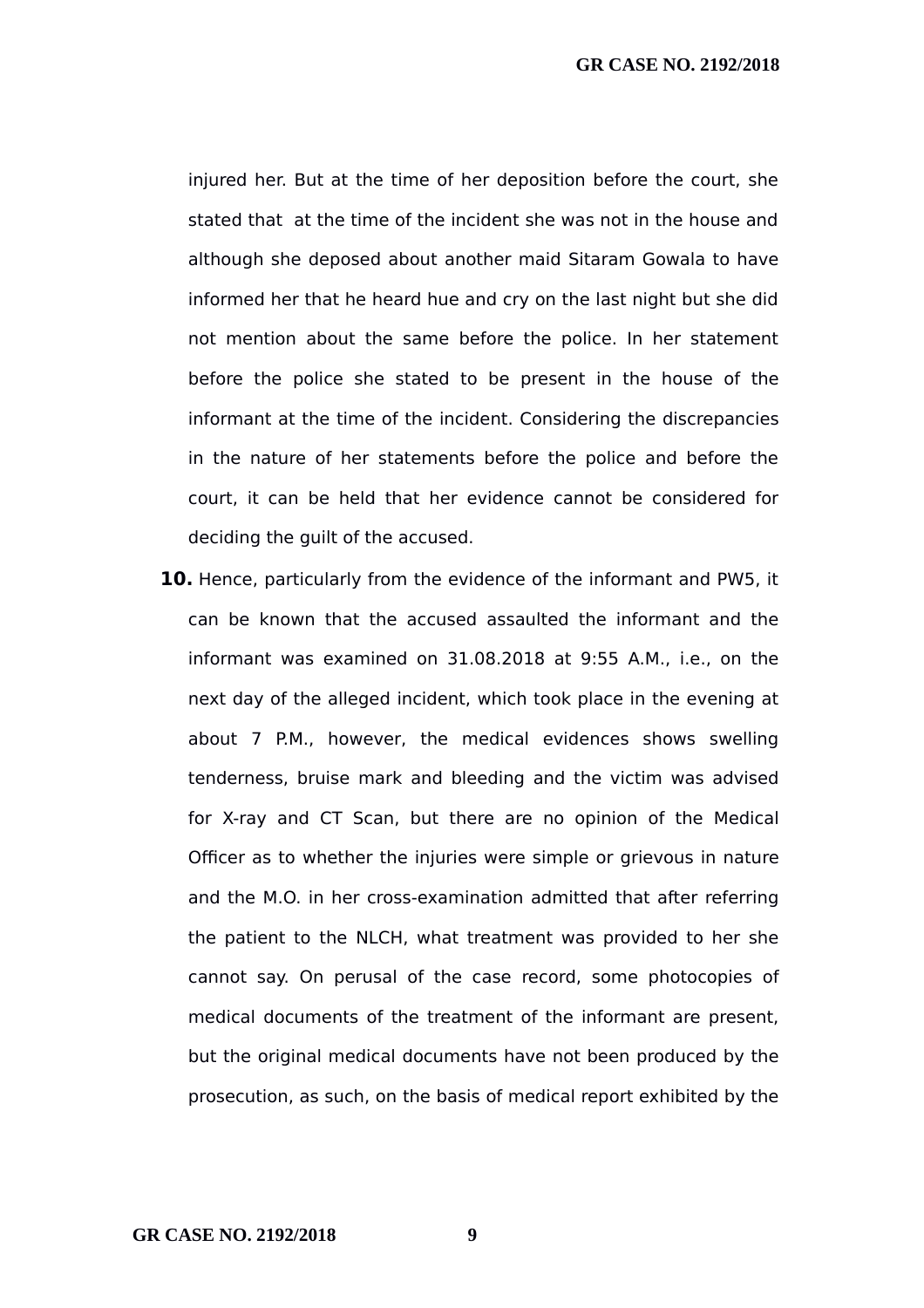prosecution, i.e., Exhibit 2, it cannot be said that the informant sustained grievous injuries. As such, the informant cannot be punished under the said Section for voluntarily causing grievous hurt to the informant. However, it can be seen from medical report that the injuries mentioned therein seems to be simple in nature. As such, as Section 323 of the Indian Penal Code, i.e., voluntarily causing hurt is a cognate offence, which is a lesser offence that is related to the greater offence which is Section 325 of the Indian Penal Code because it shares several of the elements of the greater offence and is of the same class or category. As such, as the evidences have proved beyond all reasonable doubts that the accused has voluntarily caused hurt to the informant, as such, he is found guilty of the offence under Section 323 of the Indian Penal Code.

**11.** Hence, considering the above discussions, it can be held that the prosecution has failed in proving that the accused has voluntarily caused grievous hurt to the informant but the prosecution has been able to prove beyond all reasonable doubts that the accused has committed the offence under Section 323 of the Indian Penal Code which is a cognate offence of the offence under Section 325 of the Indian Penal Code thereby making the accused guilty under Section 323 of the Indian Penal Code. **[CONTD......]**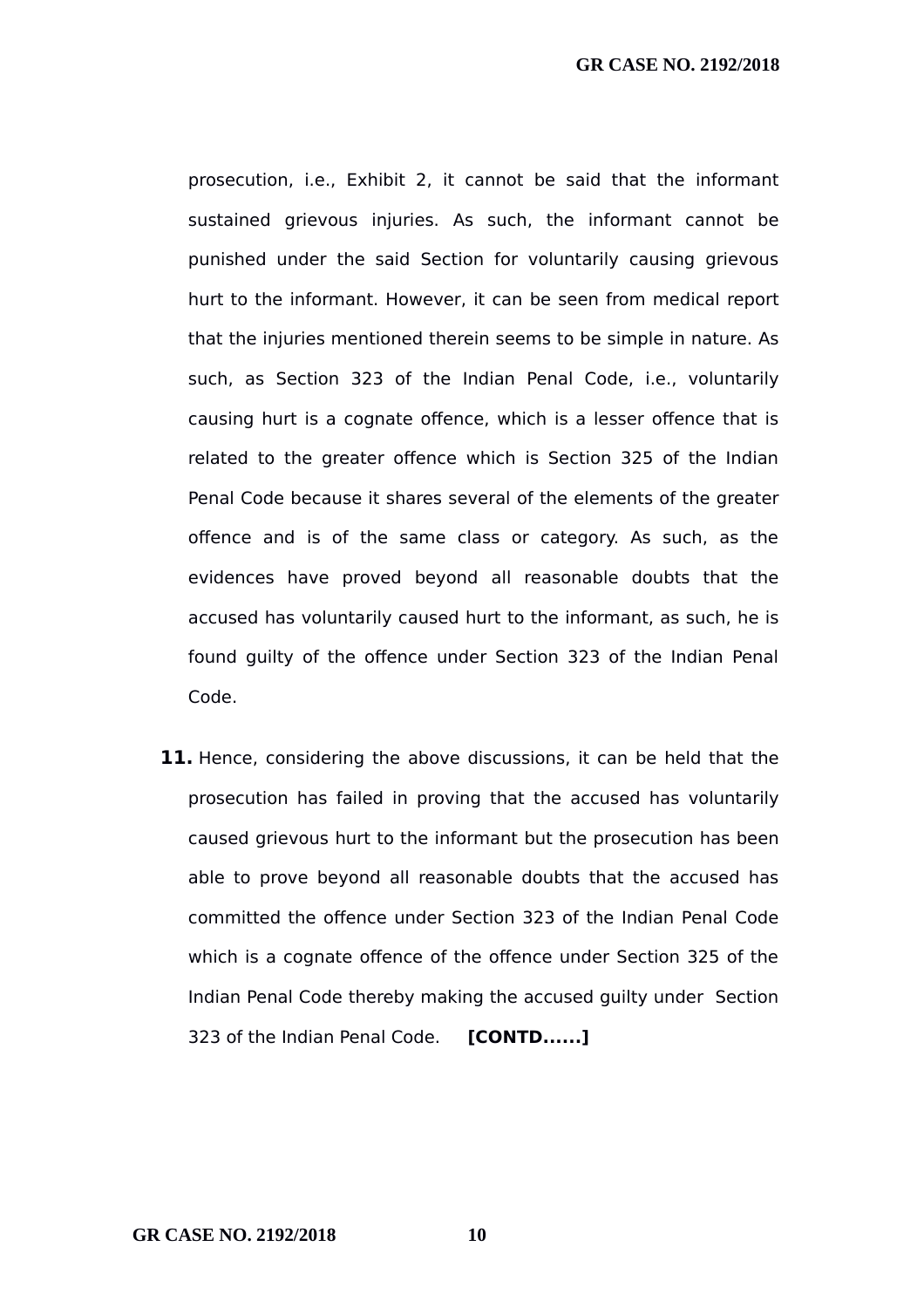#### **JUDICIAL FINDING:**

In view of the above discussions, it is held that the prosecution has been able to prove the guilt of the accused person **Birinchi Biswas Borah @ Birinchi Basab Borah** beyond all reasonable doubts under Section 323 IPC, and thereby convicted of the said charge.

It is also held that the prosecution has not been able to prove the guilt of the accused person **Birinchi Biswas Borah @ Birinchi Basab Borah** beyond all reasonable doubts under Sections 342/325 IPC, and thereby acquitted of the said charges.

#### **THE PROBATION OF OFFENDERS ACT, 1958:**

I have considered the case of the convict under the germane provision of THE PROBATION OF OFFENDERS ACT, 1958. The accused person has been found guilty of assaulting a woman, who is his mother. As such, to curtail the commission of such offences against any woman, I find no reason to release the accused person on probation.

#### **SENTENCE HEARING:**

I have heard the convict on the points of sentencing. The convict prayed for mercy on the ground that he is a student and in the year 2017 he was studying in H.S.  $2^{nd}$  year.

I have considered all the aspects together. And conclude my judgment by passing the following order: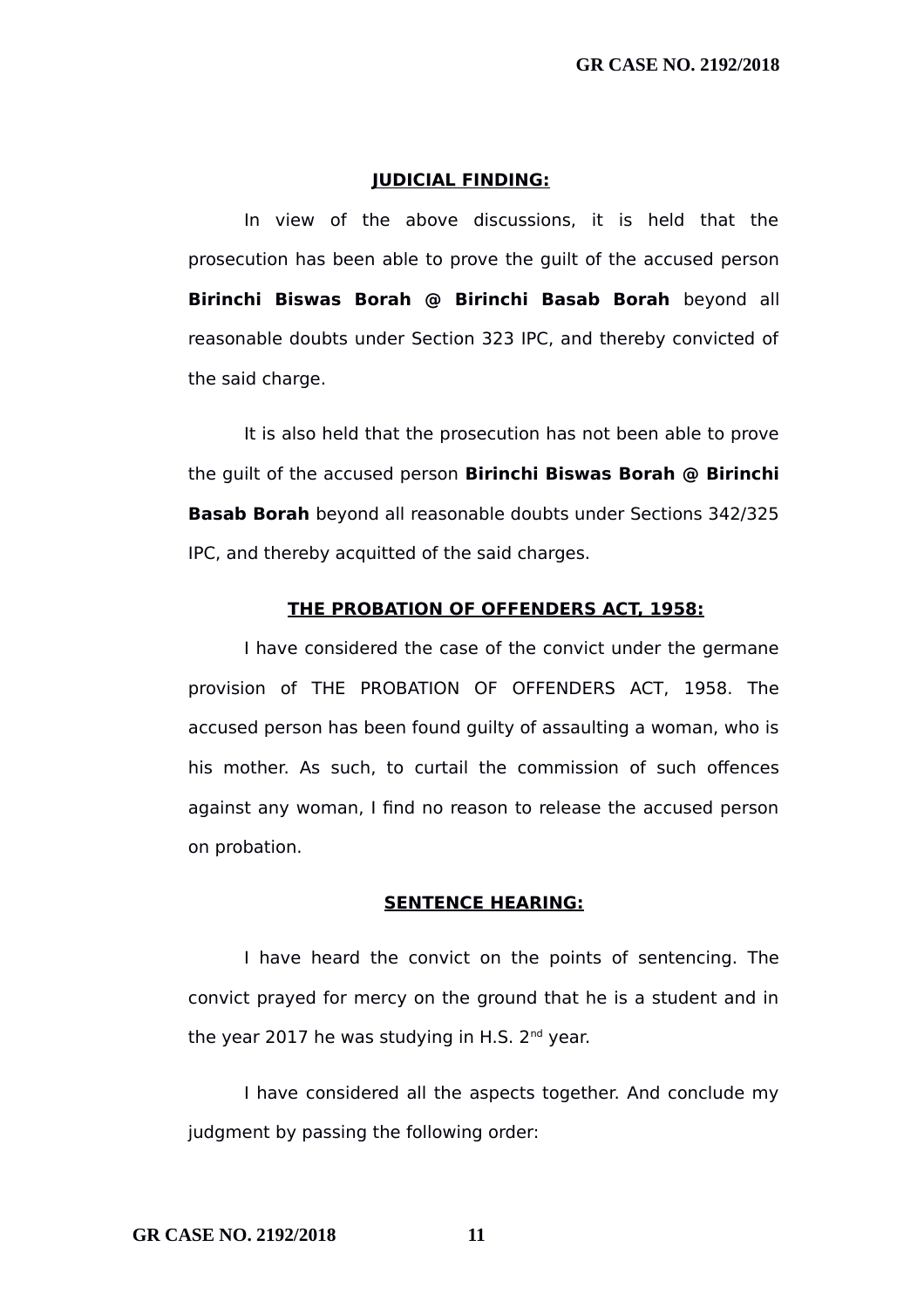#### **O R D E R**

The judgment is pronounced in the open court today.

 The accused, **Birinchi Biswas Borah @ Birinchi Basab Borah,** is hereby held guilty under Section 323 IPC and convicted thereon. The accused is hereby sentenced to simple imprisonment for one year for the said offence. The period of detention undergone by the accused in connection with this case only shall be set off against the sentence of imprisonment pronounced against the accused.

The accused, **Birinchi Biswas Borah @ Birinchi Basab Borah,** is hereby not found guilty under Sections 342/325 IPC and acquitted of the said charges.

The case is disposed of on contest.

Furnish a free copy of the judgment to the accused.

**Given under my hand and seal of this court on 4th February, 2020.**

> (SMT. SWEETY BHUYAN) JUDICIAL MAGISTRATE 1ST CLASS LAKHIMPUR, NORTH LAKHIMPUR

Dictated & Corrected by me:

(SMT. SWEETY BHUYAN) JMFC,NORTH LAKHIMPUR